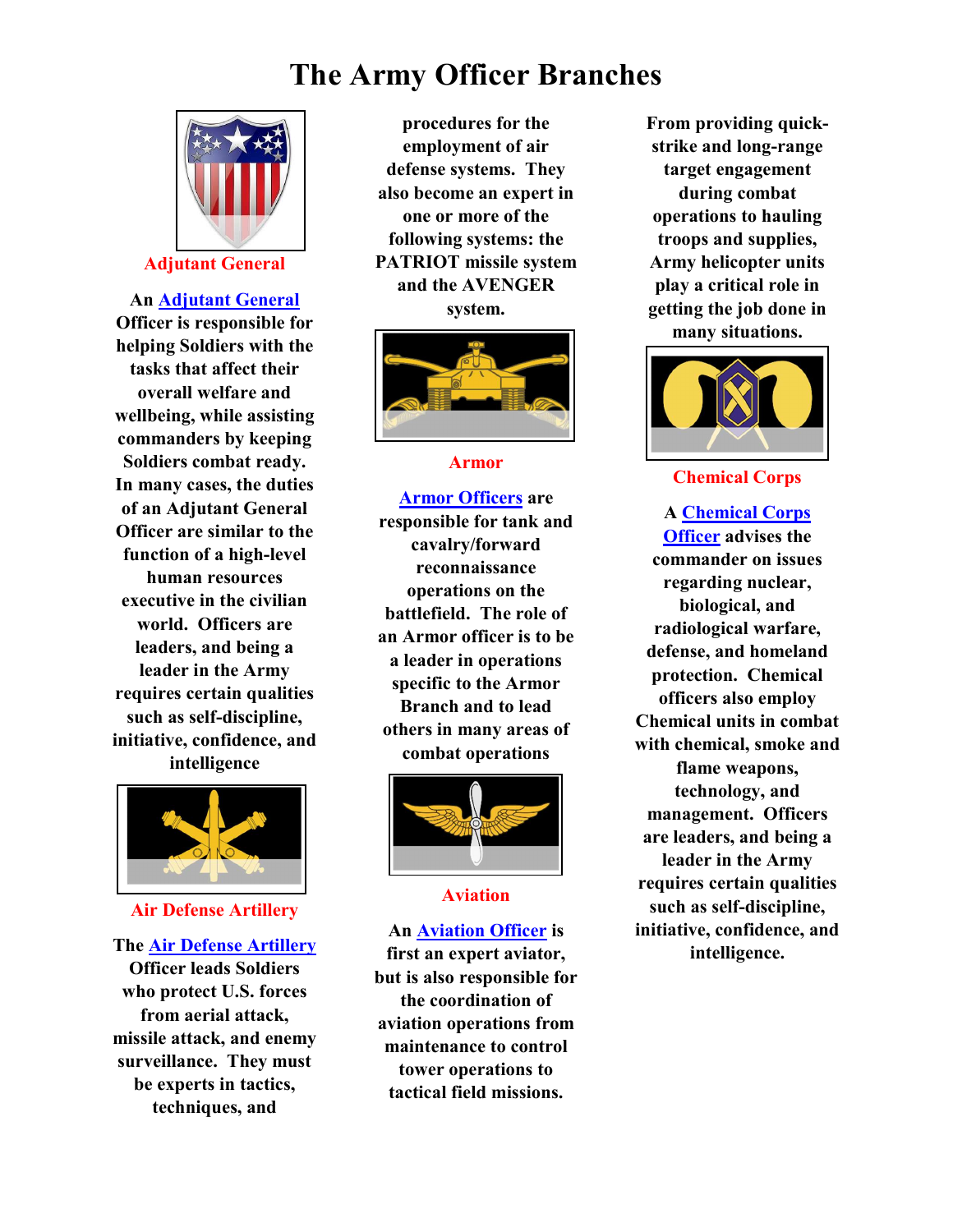

### Corps of Engineers

An officer in the Army Corps of Engineers is responsible for providing support in a full spectrum of engineering duties. Engineer officers help the Army and the Nation in building structures, developing civil works programs, working with natural resources as well as providing combat support on the battlefield.



### **Cyber**

Cyber Officers apply the profession of arms within the cyberspace warfighting domain. A Cyber officer must be technically versed in order to leverage newedge technologies and highly, technical skilled teams. They must also effectively be able to articulate cyberspace operations to others and integrate technical

capabilities into combined arms, joint and coalition warfare operations.



### Field Artillery

The Field Artillery **Officers** branch is responsible for neutralizing or suppressing the enemy by cannon, rocket and missile fire and to help integrate all fire support assets into combined arms operations. The role of a Field Artillery officer is to be a leader in operations specific to the Field Artillery branch and to be an expert in the tactics, techniques, and procedures for the employment of fire support systems.



### Finance Corps

The Finance Corps Officers is responsible for sustaining operations through purchasing and

acquiring supplies and services. Officers in the Finance Corps make sure commercial vendors are paid, contractual obligations are met, balancing and projecting budgets, paying Soldiers for their services and other financial matters associated with keeping the Army running.



### Infantry

An Infantry Officer is responsible for leading and controlling the Infantry and combined armed forces during land combat. They are also involved in coordinating employment of Infantry Soldiers at all levels of command, from platoon to battalion and higher, in U.S. and multinational operations.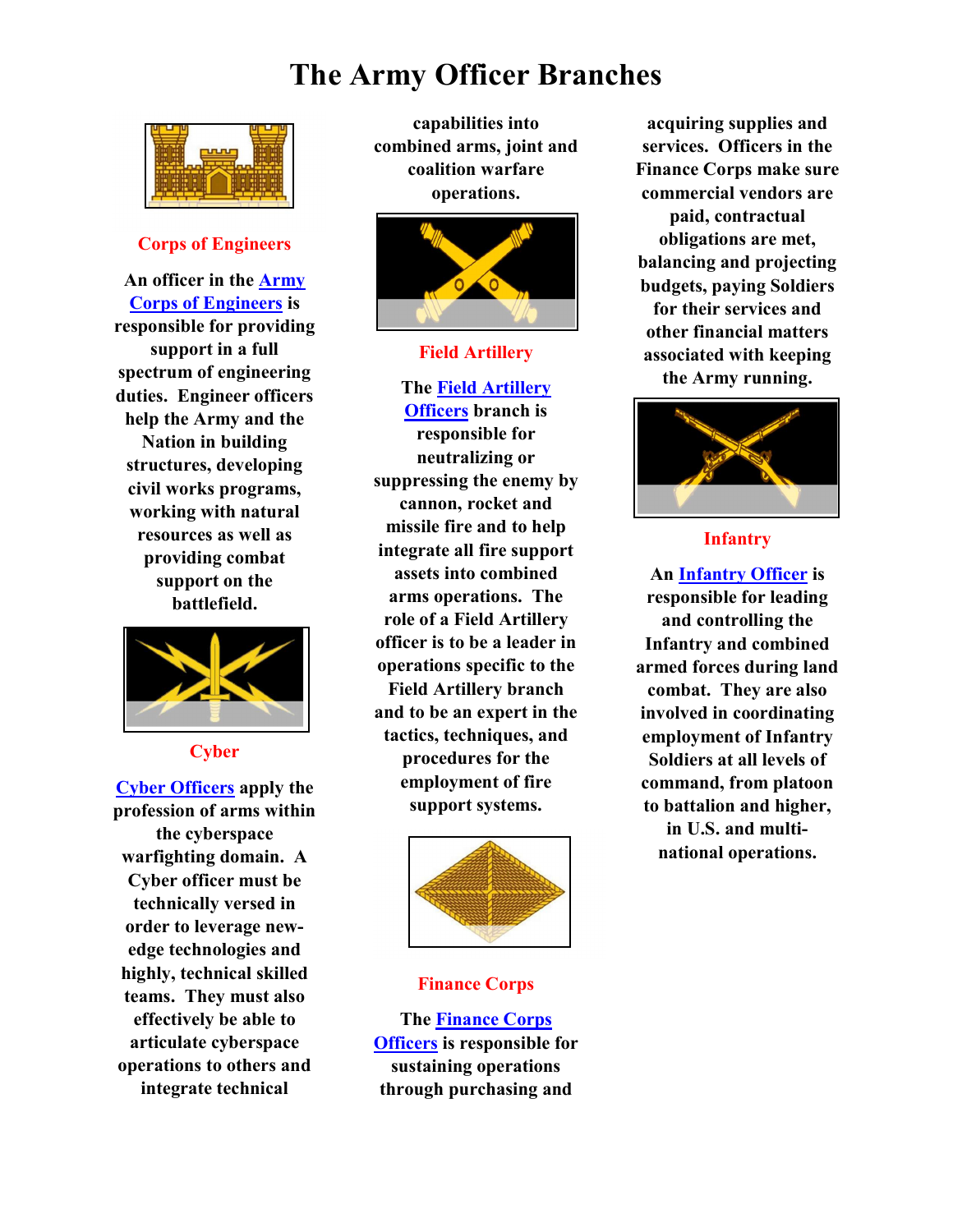

### Military Intelligence

### Military Intelligence

officers are always out front, providing essential intelligence and in many courses of action act to counter or neutralize identified intelligence threats. The Military Intelligence officer also uses intelligence systems and data to reduce uncertainty of enemy, terrain and weather conditions for a commander.



### Military Police

### Military Police officers

are utilized in direct combat and during peacetime to lead other Military Police Soldiers while they serve five main functions: 1) maneuver and mobility support, 2) area security, 3) law and order, 4) internment and resettlement and 5) police intelligence.



### **Ordnance**

Ordnance officers are responsible for ensuring that weapons systems, vehicles, and equipment are ready and availableand in perfect working order-at all times. Ordnance officers and the Soldiers they lead are a critical component in the Army's success. Ordnance officers also oversee the developing, testing, fielding, handling, storage, and disposal of munitions.



#### **Quartermaster**

### Quartermaster officers

are responsible for making sure equipment, materials and systems are available and functioning for missions. More specifically, Quartermaster officers provide supply support for Soldiers and units in field services, aerial delivery, and material and distribution management.



#### Signal Corps

A Signal Corps officer must be an expert in planning, installing, integrating, operating and maintaining the Army's voice, data and information systems, services and resources. Signal officers must be highly intelligent, forward thinking and have a complete knowledge of communications and data management technologies.



### Transportation Corps

### Transportation officers

are experts in the systems, vehicles, and procedures in moving troops and supplies in the Army. Transportation officers are responsible for commanding and controlling transportation operations and combined armed forces during land combat.